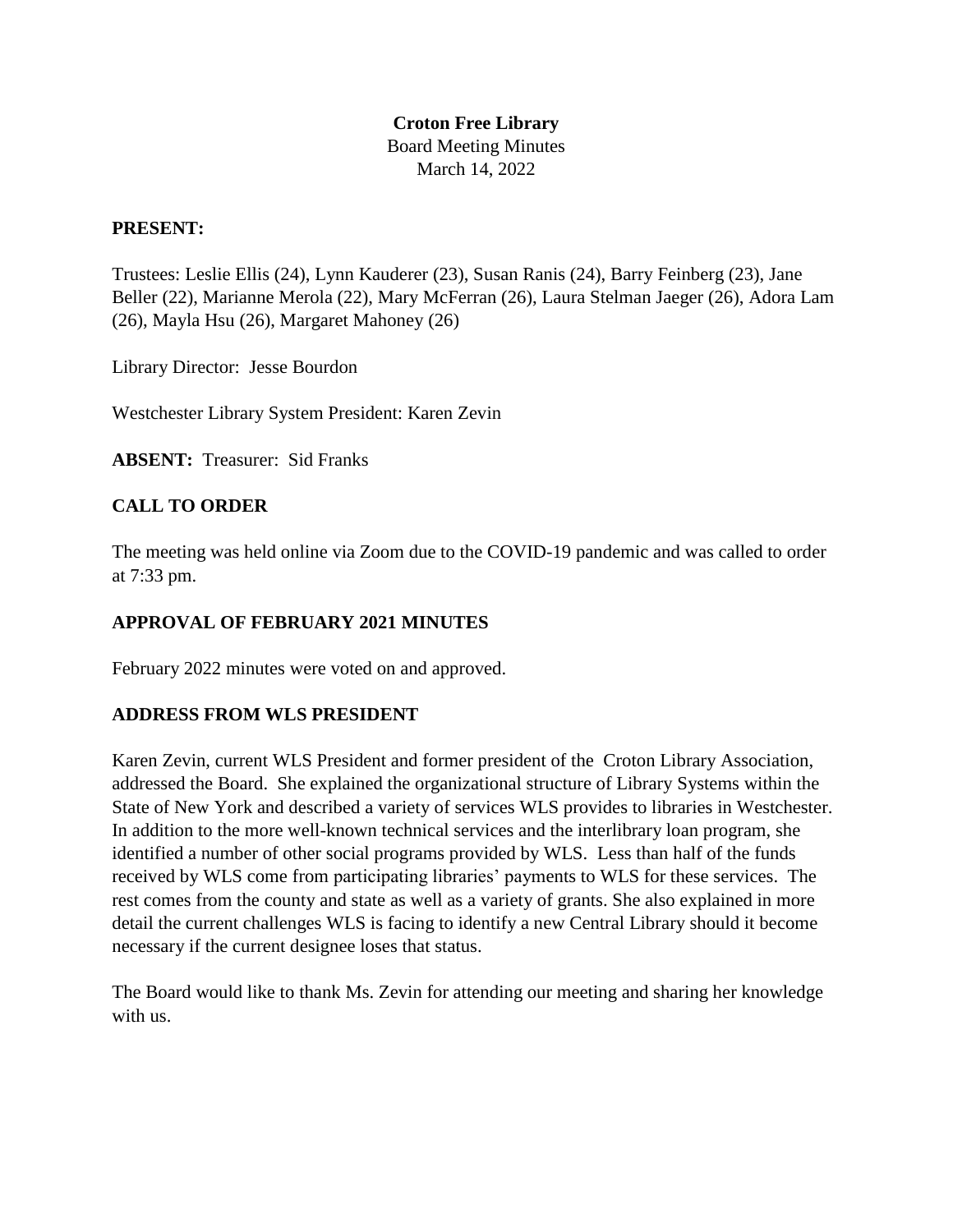## **DIRECTOR'S REPORT**

• Patron Services

Statistics for the month of February 2022 were presented and continue to reflect the effects of the COVID pandemic on Library functioning.

• Upgrades to staff terminals

WLS has updated all staff terminals to the Windows 10 environment.

• Rapid test received

The Library has received over 700 free COVID antigen rapid tests kits for distribution to patrons and staff.

Reference Statistics

The procedure for determining the number of reference transactions conducted per day has been reevaluated. While some of the standards are more restrictive, we have started including responses to requests for help from the children's section also. It is expected that the two changes will balance out and reference transaction statistics will remain within past ranges.

• New Website Design

The Director has begun weekly meetings with Library Market to design the new website. There will be a major overhaul in how policies, Library and board-related documents are presented and all documents will be archived and searchable. In addition, art works from all past and present displays in the Ottinger room as well as Croton Reads materials will be saved and searchable. We expect to go live with the new website in June or July.

Patio Upgrade

Payment has been received from a private donor in the amount of \$16,900 for the upgrade to the patio. Work will begin soon.

## **TREASURER'S REPORT:**

In the absence of our Treasurer, the Monthly Budget Report for February was presented and reviewed by Barry Feinberg, Finance Committee chairman. We continue to be operating within expected budget projections. Income is currently over budget, and expenses, while a bit over budget, are not above expected levels. In addition to a private donation for expansion of the front patio, we have also received the second half of our tax distribution from the School Board in the amount of \$447,832.

The monthly Check Register for February 2022 was presented, voted on, and approved.

## **COMMITTEE REPORTS:**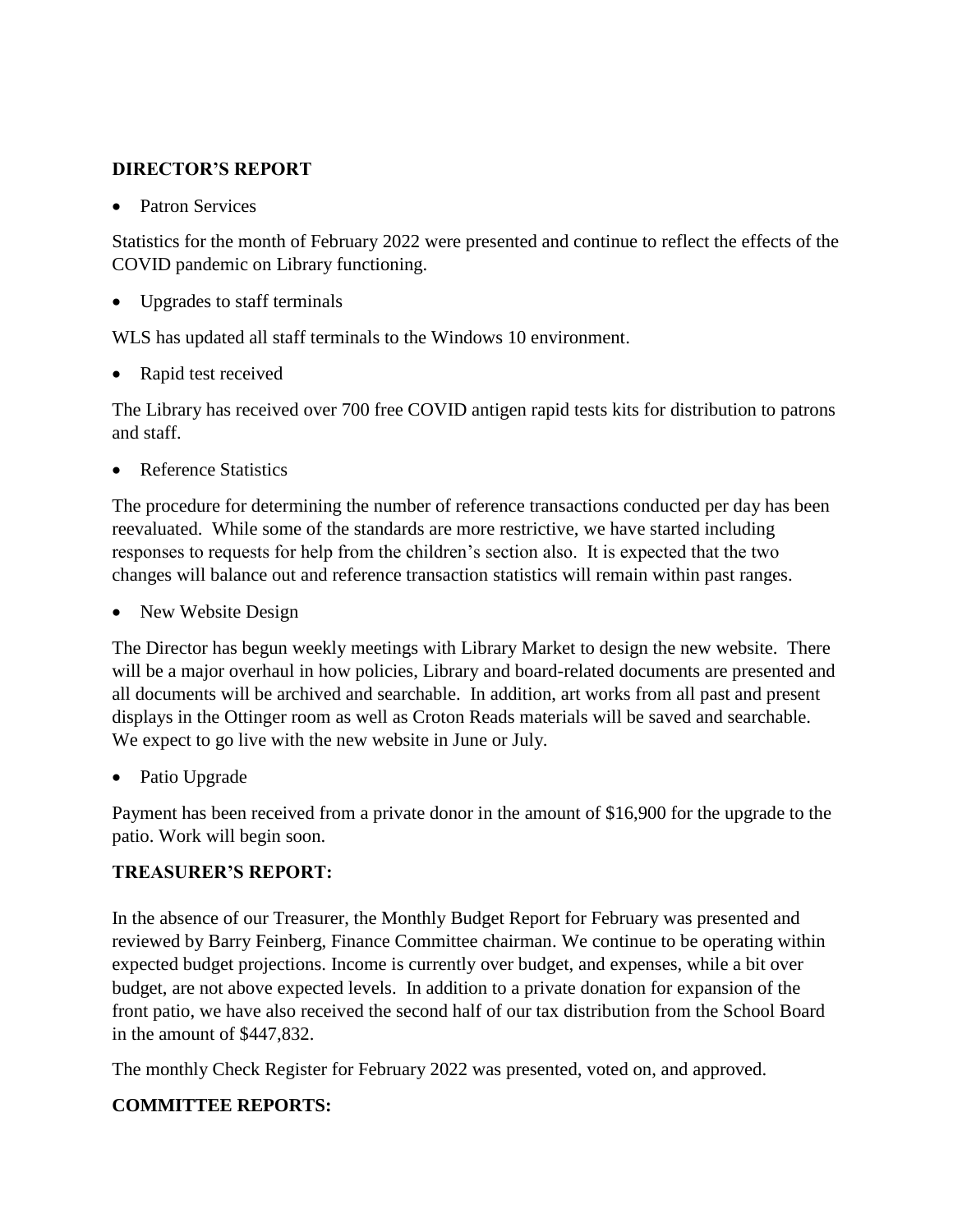• Finance Committee:

The Committee will be meeting soon to consider a number of projects.

Buildings and Grounds

The Board voted to approve \$950 to contract with the firm of Butler Rowland Mays Architects, a group that specializes in library design. They will perform a site visit, and present their ideas on how our library building can potentially be modified to better serve the needs of patrons and the community in the future, incorporating lessons learned from the pandemic. They will present their findings and recommendations to the Board in a Zoom meeting and provide a written report of their summary.

The Director has set April 11 as the date for the site visit. Board members will be receiving emails with suggested dates for the follow-up Zoom meeting.

Art Committee

Our current artist, Christine Knowlton, will continue to show her work in the Ottinger Room until the end of April. The Chairwoman, in curating the art works of upcoming artists, raised the question of the acceptability of displaying nudes in the Library. It was advised that, since the Ottinger Room is our only currently available display space, and since it has multiple uses including children's programming, it would not be advisable at this time to include nudes.

Croton Reads

Planning for the events to be held on March 19 and 27 are nearing completion. It has been determined that a limited number of approximately 40 patrons can be seated at safe distances in the Ottinger Room. Masks will be required. The Director will be contacting those who have already signed up to see if they still want their tickets. Seats have been reserved for Board members who would like to attend. The programs will also be available through online streaming and the Director has been performing tests to prepare for all the technical challenges involved. Special thanks him for all his hard work and for having the skills to produce this kind of event!

The Chair is again requesting that people send in their "Love Stories" and/or any suggested questions for Helen Simonson, our guest author of Major Pettigrew's Last Stand.

Long-Range Planning

The Long-Range Planning committee was unable to meet this month.

Safety Committee

NY State has lifted its mandatory masking requirement for public libraries. Starting tomorrow, Tuesday March 15, masks will no longer be required but will be strongly recommended. In addition, we are instituting "Masked Mondays", when masks will be required in order to